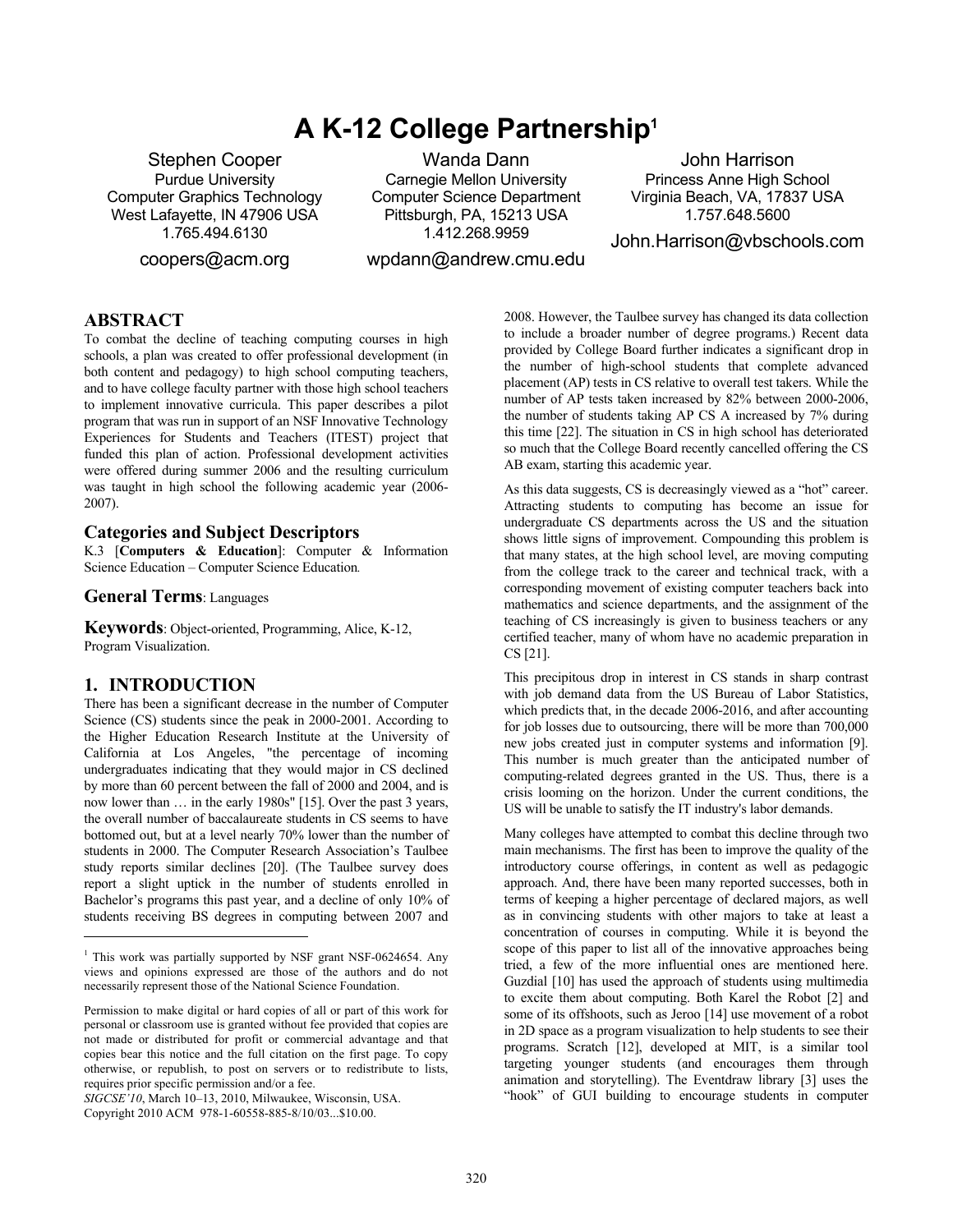programming. The How To Design Programs [8] approach uses functional programming to engage students. The use of programmable clothing [4] may well provide a very strong motivation to encourage women to consider computing. There are numerous approaches to attract students to computing using robots. And while the emphasis of many of these approaches has been in college, it is likely that many of them could be effectively refocused towards high and middle school.

The second approach has been to offer K-12 outreach, most commonly through summer camps or workshops. Here the primary audience is high school and middle school students, though a few efforts have targeted middle and high school teachers. The Computer Science Teachers Association has been very supportive of this approach, both through their Java Engagement for Teacher Training and through Teacher Enrichment in Computer Science workshops [19].

The approach presented here fits into the latter category (focusing on teacher professional development), though with an eye toward building longer term mentoring and support. Rather than limiting the high school teacher professional development to a summer workshop, the approach described in this paper is to build a partnership between a college and nearby school districts, with continued support and interaction throughout the academic year. The remainder of this paper describes a pilot program, funded as part of an ITEST grant, involving a partnership between Saint Joseph's University (Cooper's home institution at the time) and ten of the eleven high schools that make up the Virginia Beach School District.

## **2. ITEST**

NSF's Innovative Technology Experiences for Students and Teachers (ITEST) program "responds to current concerns and projections about the growing demand for professionals and information technology workers in the U.S. and seeks solutions to help ensure the breadth and depth of the STEM [Science, Technology, Engineering and Mathematics] workforce." [18] A focus is on designing programs for K-12 students and/or providing professional development for their teachers.

The project description and project summary from our ITEST proposal are each available from [23]. The plan was to develop partnerships between a college/university and its nearby school districts, and thereby to provide professional development and assistance to middle and high school computer teachers. During the summer, two one-week workshops were to be run, styled on the TECS standard established by the Computer Science Teachers Association [16]. Although details about these workshops are beyond the scope of this paper, we can briefly summarize that the first week focused on Alice [24] content and the second week focused on curriculum development. A third-week workshop would be held in which the K-12 teachers could work with a small group of summer students, to practice using the curricular materials they had just developed. During the following academic year, the college faculty would regularly meet with the middle/high school teachers.

Our ITEST grant proposed six sets of such workshop and mentoring relationships. One of these six was a pilot in Virginia Beach (high schools in partnership with Saint Joseph's University). In following summers, five other workshop and mentoring partnerships were run in Oxford, MS (high and middle

schools in partnership with the University of Mississippi), Durham, NC (middle schools in partnership with Duke University), Charleston, SC (high schools in partnership with the College of Charleston and Columbia College), Golden, CO (high schools in partnership with Colorado School of Mines), and San Jose, CA (high schools in partnership with Santa Clara University). Virginia Beach was an ideal location for the pilot program. The nearby naval base helped to ensure significant ethnic and economic diversity among the students. The first two one-week workshops were run during summer 2006. Due to the late awarding of the ITEST grant, the third week workshop was not possible to schedule at the pilot site.

## **3. VIRGINIA BEACH**

The Virginia Beach City Public Schools (VBCPS) serve approximately 70,535 students in grades K-12. The school system includes 57 elementary schools, 14 middle schools, 11 high schools, and a number of secondary/post-secondary specialty centers, including the Advanced Technology Center, Technical and Career Education Center, Center for Effective Learning, Virginia Beach Central Academy, Adult Learning Center, and Open Campus. In addition, the school division presently operates several academy and magnet school programs. In high school, there is a Health Sciences Academy, a Global Studies and World Languages Academy, a Legal Studies Academy, a Technology Academy, a Visual and Performing Arts Academy, a Mathematics and Science Academy, and an International Baccalaureate Middle Years and Diploma Program (Princess Anne High School, PAHS). Harrison, co-author of this paper, is a computing teacher at PAHS.

**Demographics:** The VBCPS demographics show a culturally and racially diverse population with approximately 56% of the students Caucasian, 28% African-American, 6% Hispanic, 6% Asian, and the remaining 4% divided among Pacific Islanders, and Native American students. Approximately 49% of the students are female. Approximately 27% of the students are considered economically disadvantaged. The 11 high schools reflect the local neighborhoods and vary significantly in cultural makeup, ranging from 80% Caucasian and 11 % African American to 44% Caucasian and 37% African American.

**CS Course Offerings – Background:** VBCPS offers Computer Programming, Advanced Placement CS, International Baccalaureate Standard Level (IBSL) CS, and International Baccalaureate Higher Level (IBHL) CS. All courses satisfy graduation requirements in Mathematics with the AP and IB CS Courses satisfying graduation requirements for the Virginia Advanced Diploma.

CS courses have been offered by VBCPS at the various high schools since the early 1990s. IBSL and IBHL CS were introduced in 1999 and 2003, respectively, with AP CS following the transition from Pascal to C++ in 1998 and from C++ to Java in 2003.

The computer programming course has varied greatly in content and purpose. In the late 1990s the course consisted of one semester of Qbasic followed by one semester of C++. For the 2000 - 2001 school year, the course transitioned to a full year of C++, emphasizing procedural programming and numerical solutions.

**Computer Programming Course – a Ten Year History at Princess Anne High School, PAHS:** When computer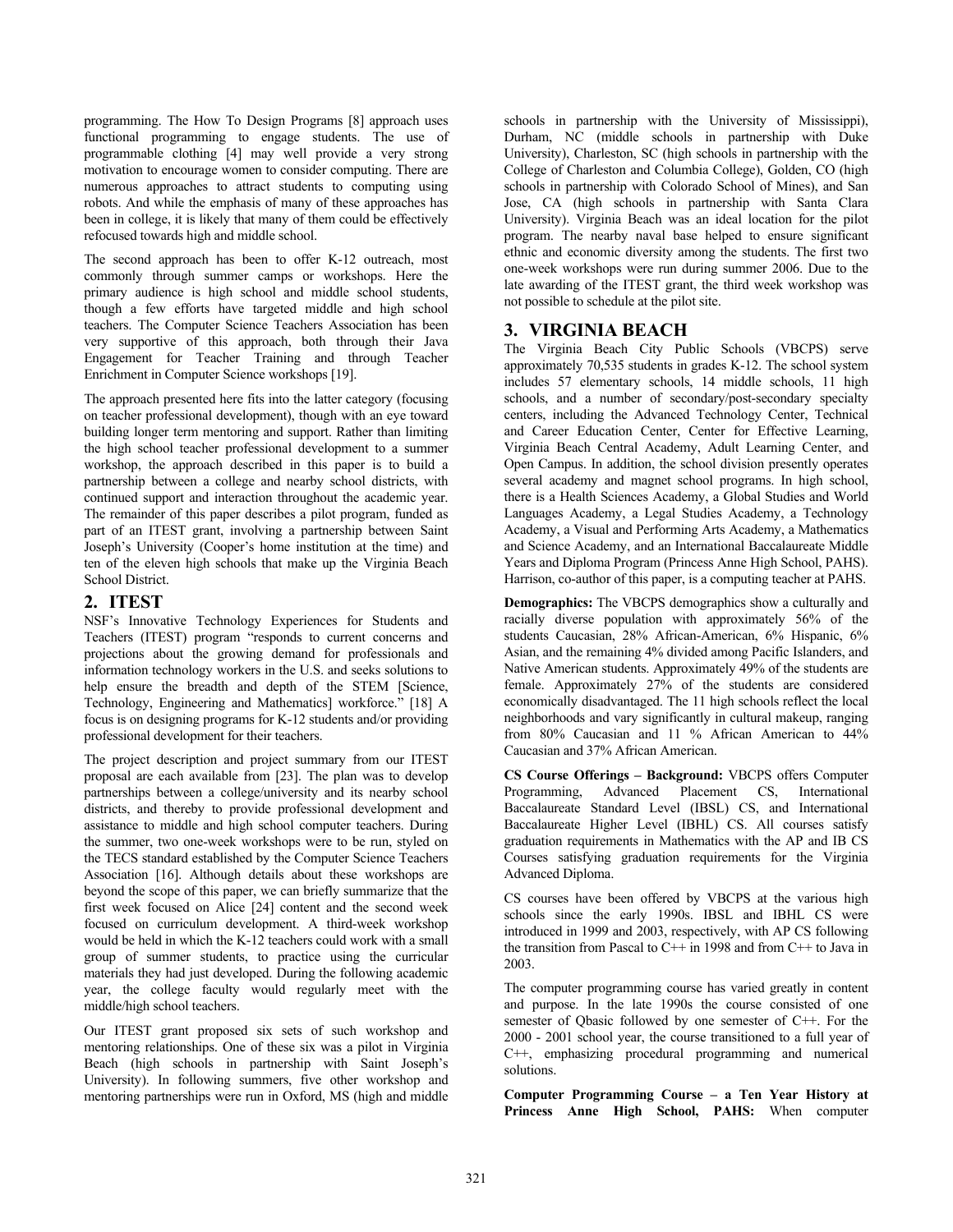programming was first taught in the 1999 – 2000 school year, approximately 25 students in two sections were enrolled in the course. Of these 25 students, only about one-half chose to continue the study of C++ during the second semester. Discussions with other computer programming teachers in VBCPS indicated a similar trend.

With the transition of the AP CS Course from Pascal to Java in 1998, VBCPS decided to change the computer programming curriculum to a full year course in C++. The course was taught at a much slower pace than the AP Course, covered one-dimensional arrays as the data structure, and emphasized numerical computation using real world problems. During the first three years, the number of students enrolled in computer programming rose dramatically, peaking at nearly 100 students at PAHS in the 2002-2003 school year. During this time, AP CS numbers remained fairly constant also, with about 20 students studying some combination of AP and IBSL CS.

Following the 2002-2003 school year, computer programming and AP CS enrollment dropped significantly, not only at PAHS, but across the VBCPS division. The decrease in enrollment was attributed to three main factors: transition to Java in the AP Curriculum, the number of students attempting to earn the Virginia Advanced Diploma by taking Algebra II (computer programming does not satisfy the Advanced Diploma requirement until the student has completed Algebra II), and the perceptions of students and parents that  $(1)$  CS is hard and  $(2)$  there are no jobs in CS. The 2004-2005 school year saw barely 30 students enrolled in computer programming, 10 in AP CS, and 5 in IBHL CS at PAHS. Numbers were similar at other high schools across the division. VBCPS CS teachers recognized the need to make significant changes in the curriculum to save CS in Virginia Beach.

Fortunately, 2006 marked the beginning of the textbook adoption cycle for Computer Programming. The textbook adoption committee, supported by the Mathematics Instructional Specialists, recognized that there was a unique opportunity to change the structure of the Computer Programming course so as to address the needs of students who desire to pursue the entire CS curriculum as well as those who have completed Geometry and need an additional mathematics credit to satisfy their graduation requirements. The committee decided that C++ was not the answer to the problem.

First, the committee looked at using Java in the computer programming course, perhaps with the BlueJ development environment, [1] focusing on more interesting but less mathematically challenging problems. Karel J Robot [2], among other approaches, was examined and rejected for the course. GreenFoot [11], at that time, was considered too immature, and there was little textbook support. Finally, the committee came across Alice, described at [5, 6, 7] with the results of a collegelevel study available from [13]. Alice seemed to be a potential answer to this dilemma. With Alice's drag-and-drop interface, the syntax errors that plague and frustrate beginning programmers were eliminated. Interesting problems could be explored from the beginning of the course. Complex animation was possible with the built in Alice commands. Interactive programming using the mouse and keyboard was easy, allowing students to create interactive programs without learning about listeners, events and other complex constructs.

The four members of the VBCPS textbook adoption committee attended an Alice workshop, which confirmed opinions concerning using Alice at the high school level as the first programming course. Upon consultation with Cooper and Dann, the VBCPS teachers were invited to be the pilot testing ground for the proposed ITEST grant. The goal was to provide faculty professional development in the form of Alice workshops and curriculum development workshops for high schools in Virginia Beach, and to use this as a model for the remaining five sites.

## **4. THE COURSE**

The course and curricular materials developed at the Virginia Beach pilot session are based on the entire Learning to Program with Alice [7] textbook and approach. Chapter 8, Recursion, was specified as an optional unit in the curriculum. Approximately 27 weeks are allotted to cover the 11 chapters of [7]. This was planned to allow for 9 weeks to explore Java using BlueJ. The Java exploration focuses on the BlueJ Shapes and Picture project, introducing students to the Java programming constructs of selection and repetition using a familiar but significantly different interface. (It was decided to make the students' Java experiences as visual as possible, after having worked with the visual Alice for the major portion of the school year.) Most students quickly grasped the similarities, though they became frustrated with the same issues (syntax, lack of realism) that affect many beginning programming students.

The course is broken into five major sections consisting of 14 Units of instruction. Each unit covers a specific set of programming concepts or constructs, with spiraling built-in to refresh student understanding of previous topics. Programming concepts are presented using PowerPoint slides and illustrated with Alice program segments. Students then try these concepts using the examples developed in class before moving on to additional programming exercises. Each unit concludes with a programming project of greater scope and complexity than the programming exercises. Students construct either visual or textual storyboards depicting their program before actually writing the program and present their project to the class. This reinforces problem solving and algorithmic thinking, which are two major concepts of the course. VBCPS high school courses are taught on the alternating day block schedule. Each class meets alternate days for 95 minutes for the entire school year. Students are provided ample time to work on their programs in class. A brief course description follows:

Section 1 is an Introduction to Alice. *Unit 0 – Introduction to Computer Programming, History of Computing*: In this unit, students are introduced to the discipline of CS. They explore the history of the subject by constructing timelines of hardware and software development, discuss computer ethics, and research famous computer scientists. *Unit 1 – Getting Started with Alice*: Students explore the Alice programming environment by completing the four tutorials and appendix exercises. They are exposed to a number of computer programming terms, storyboarding and modify existing Alice Programs. *Unit 2 – Program Design and Implementation:* Students create storyboards to solve a variety of problems. They are introduced to simple Alice statements and the concept of a method. Working in teams of two, they develop a storyboard for a more complex scenario and present their solution to the class. Students then use their storyboards to create their first Alice program. *Unit 3 – Putting the*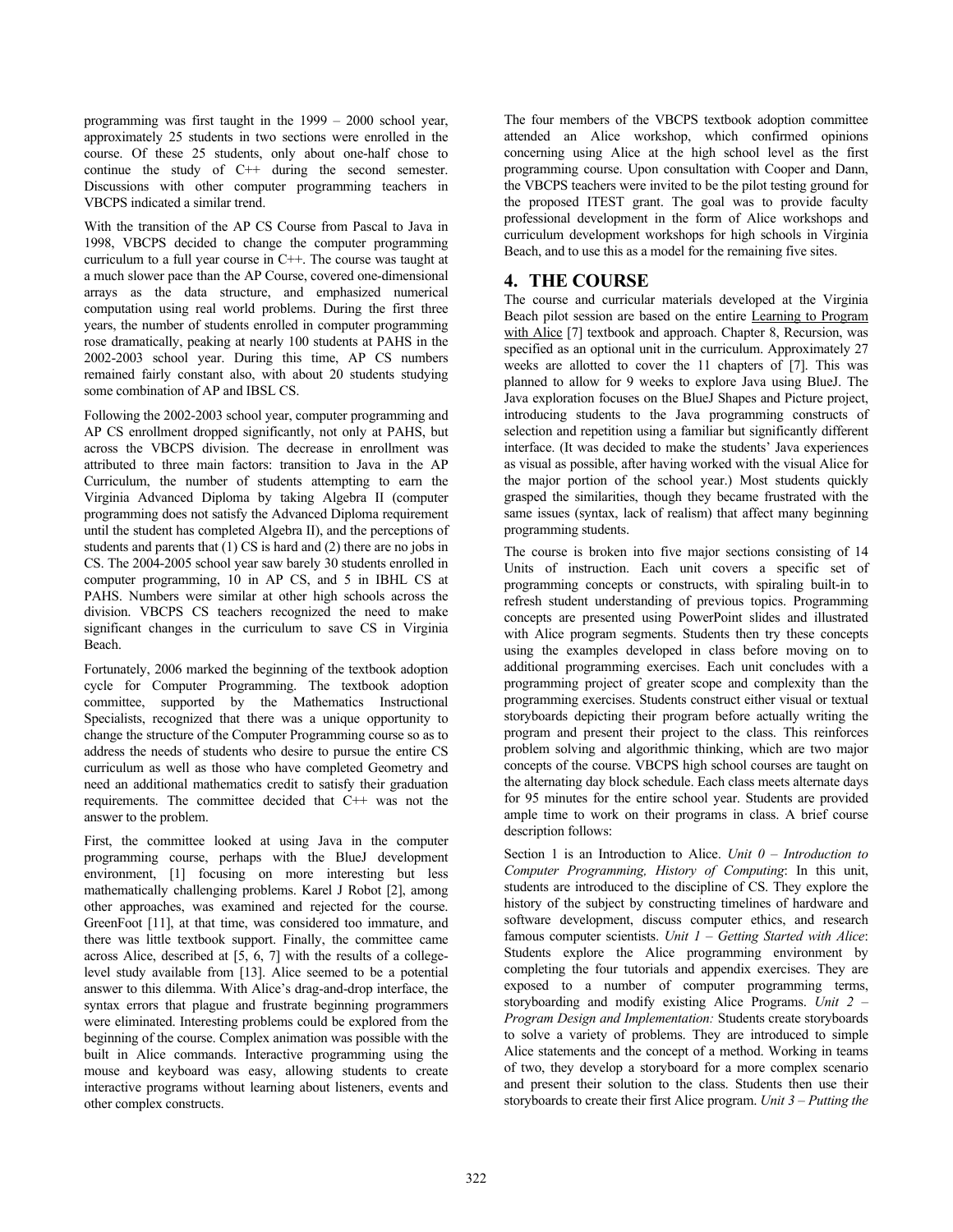*Pieces Together*: Students are introduced to control structures such as If/Else and Loop statements and functions. They use these structures and built-in functions to create storyboards and Alice programs. Student teams then complete and present a storyboard design and program as the culminating exercise for this unit.

Section 2 introduces object-oriented concepts. *Unit 4 – Classes, Objects, Methods and Parameters*: Building on the concepts developed in units 2 and 3, students more fully explore the differences between a class and an object. The concept of passing information to a method using parameters is developed using the built-in methods for each object. Students create their own methods and functions as part of the problem solution. They create a Halloween themed project and present their storyboard and project to the class. *Unit 5 – Interaction: Events and Event-Handling*: Students are introduced to the concepts of interactive programming using mouse and keyboard events. They create interactive programs and develop unit projects that require user interaction.

Section 3 focuses on functions and control statements. *Unit 6 – Functions and If/Else*: Students use functions to control decision making in If/Else statements. Incorporating previous concepts, the programs and projects become increasingly complex. Storyboards start to become more textual and algorithmic in nature due to the non-linear program flow as interactivity and decision making are added. *Unit 7 – Repetition: Definite and Indefinite Loops*: Students use both for and while loops to create more interesting programs. The concept of using functions to control the repetition either as a counter in the for loop or condition in the while loop is explored. Student projects continue to increase in complexity.

Section 4 covers advanced topics. *Unit 8 – Recursion (Optional Unit)*: Students are introduced to recursion using classic problems such as the Towers of Hanoi or game play where the number of moves is not known at the beginning. Students explore the concepts of base case and recursive case and discuss the pros and cons of recursive solutions. *Unit 9 – List Processing*: Students are introduced the concept of list data structures by creating lists of objects. Using the built-in Alice programming statements for-allin-order and for-all-together, students process lists of objects. The advantages of using a list instead of multiple individual objects are discussed and illustrated. *Unit 10 – Variables and Revisiting Inheritance*: Students are introduced to mutable variables and use these variables as scorekeepers or timers. The concept of inheritance is revisited from earlier chapters where student created methods are added to an object to create a more capable object. This new object may be saved and used in later projects.

Section 5 transitions to Java. *Unit 11 – Transition to Java*: Students use the Java Style of the Alice programs to begin to explore Java syntax. They are introduced to the BlueJ Java programming environment and explore simple graphical Java programs. Students add constructors and create new programs using existing classes. *Unit 12 – Understanding Class Definitions*: Students explore existing Java classes and related Java concepts to Alice concepts. Object state, methods and functions are explored as are the programming constructs of decision-making and repetition. Real world examples are used to illustrate these concepts. *Unit 13 – Object Interaction*: Students explore more complex situations that require multiple objects in the solution. They explore how these objects interact by passing information to solve the problem.

The interested reader is invited to visit [17] to see the entire course curriculum. The zip files contain a course plan (including a schedule), unit plans, lesson plans, power points, laboratory exercises, project assignments, exams, and grading rubrics. Individual teachers at different high schools taught slight variations of the course, available from [17], but all covered nearly identical content.

# **5. RESULTS**

The new Computer Programming Course is now in its fourth year, confirming the enduring effects of this project at Virginia Beach. PAHS is maintaining a solid 40 to 45 student enrollment in two sections. Many of these students are seniors who may have only completed Geometry. Classes are typically 35 – 50 percent female, 10 – 15 percent African American with a few high achieving ninth and tenth grade students. In addition, a small number of students with various learning challenges, such as those with Asperger's syndrome or other high-performing types of Autism, have participated in the course. All ten high schools are showing similar gains. All but one school has multiple sections of Alice, with marked increases in female and minority student enrollment. Two high schools, Kellam and Kempsville, offer four or five Alice sections, attracting those students who have struggled in mathematics courses by offering them the opportunity to fulfill their mathematics requirements in an interesting but challenging manner.

The new computer programming course is also showing some positive impact on the AP and IB CS courses. At PAHS, enrollment in AP CS is up for the second year, increasing from nine students in 2006 – 2007 to 18 in 2007 – 2008 and now 33 in 2008 – 2009. Four Computer Programming students were among the 18 AP Students in  $2007 - 2008$  and five are among the 33 in 2008 – 2009. While not large numbers, the success of the Alice project seems to be carrying over to attract students to AP CS.

# **6. CONCLUSION**

The ITEST pilot project has been remarkably successful. In the third year after introducing Alice across the school district, all ten high schools are continuing to use Alice, offering significantly larger numbers of sections to significantly larger numbers of students. While the number of students taking the AP CS exam A is flat nationwide [22], there is a significant increase in the Virginia Beach schools.

Several lessons have been learned. (1) The first is that it would be extremely helpful if the secondary schools were close (geographically) to the university partner. While there were several advantages to having one of the original Alice researchers running the workshops, the 300 mile distance between Virginia Beach and Philadelphia meant that follow-up mentoring contacts were limited to once every 3 to 4 weeks, and it was not possible for students from Saint Joseph's University to work closely with the Virginia Beach teachers, to help them to build virtual worlds for use in the high school classes. (2) To disseminate the results of the workshops and of the course and of the teacher experiences to other Virginia high school teachers, it would have been helpful to have Virginia State Department of Education officials involved in the workshops or in the implementation of the project. (3) One of the side highlights of this project has been the community building within the Virginia Beach computing teachers. Often, there is only one computer teacher for an entire high school. That teacher is